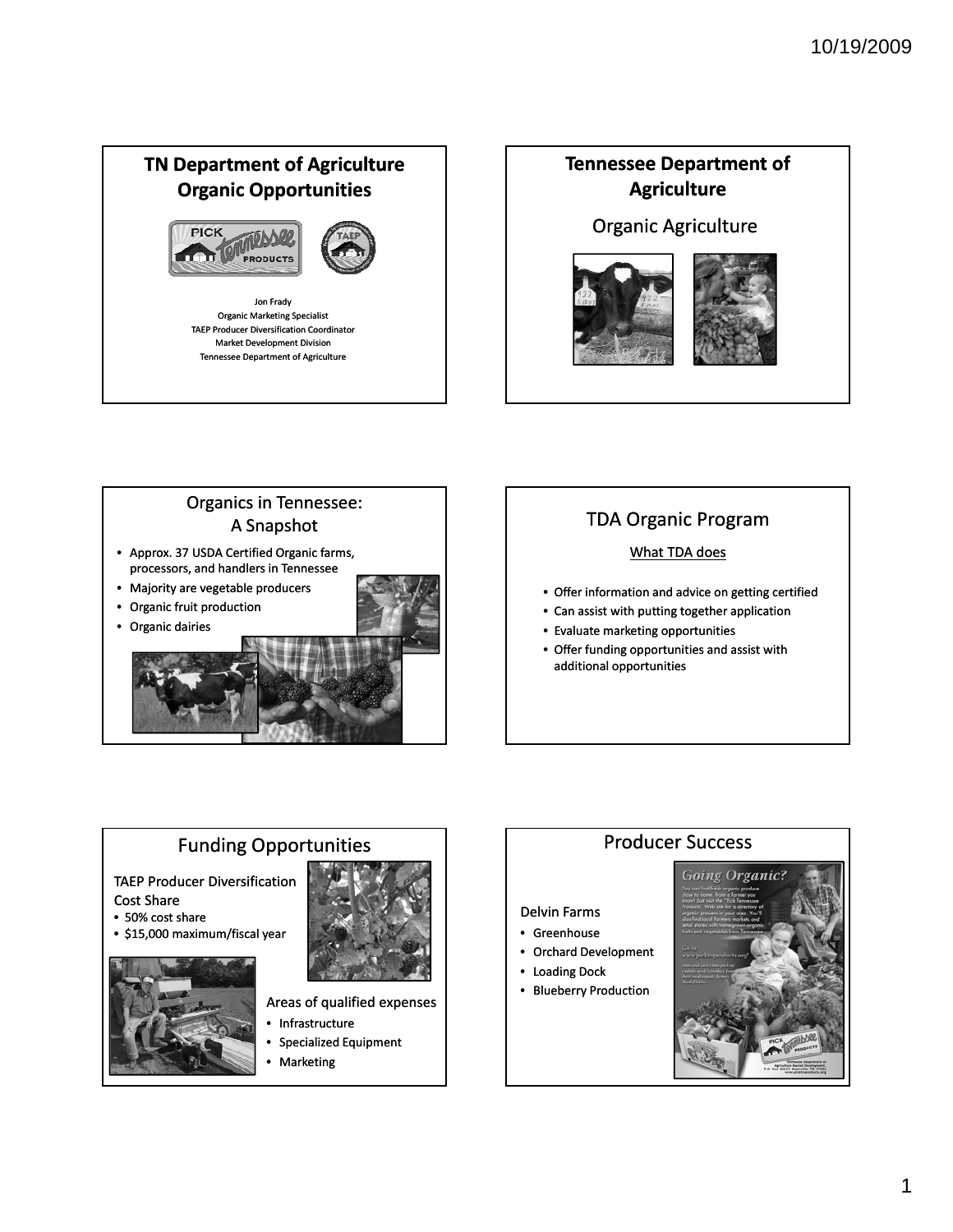### Other Popular Projects

- Irrigation Systems
- Spaders
- Plastic Mulch Layers
- Cooler Storage Systems
- On‐Farm Retail Facilities
- High Tunnel/Hoophouse







- Website listing for organic producers
- Community Supported Agriculture (CSA) listing





# "Tennessee Natural Beef"

- Outside of Organic Certification
- Developed by TDA
- Marketing program aimed to help producers capture a market premium
- Will be USDA third party labeling program
- Starting as a retail and farm fresh beef opportunity